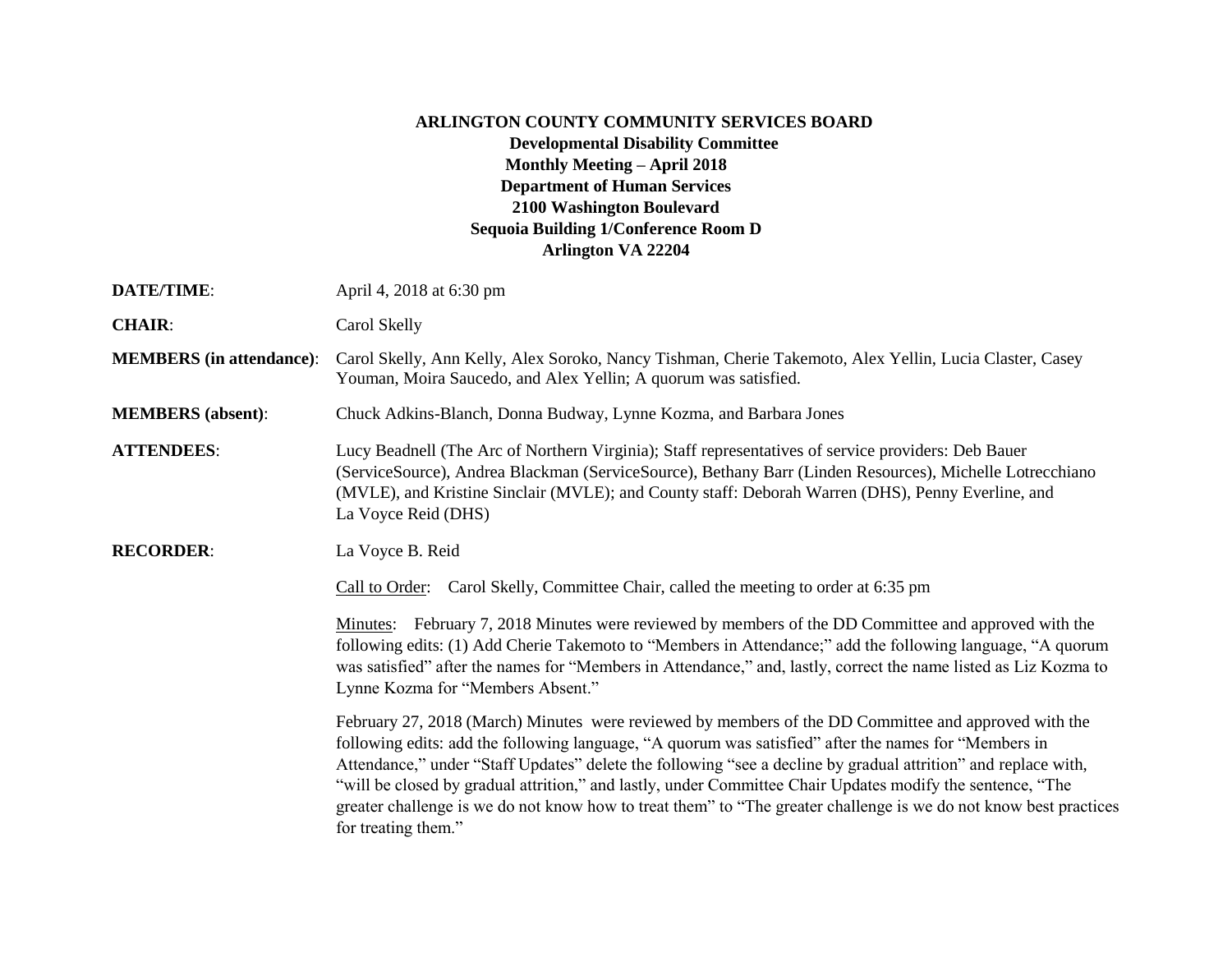| <b>TOPIC</b> | <b>DISCUSSION</b> | <b>RECOMMENDATIONS/</b> | <b>RESPONSIBLE</b> | <b>F/UP</b>   |
|--------------|-------------------|-------------------------|--------------------|---------------|
|              |                   | CTION                   | <b>PARTY</b>       | DATE<br>. I C |

| <b>Public Comments</b>             | No public comments                         |  |  |
|------------------------------------|--------------------------------------------|--|--|
| <b>Arlington Infant</b>            | Leah Davidson, Program Supervisor,         |  |  |
| <b>Toddler Connection</b>          | Arlington Infant Toddler Connection,       |  |  |
| (Formerly Parent                   | addressed the following as they pertain to |  |  |
| <b>Infant</b><br>Education/P.I.E.) | the program:                               |  |  |
|                                    | Overview of program                        |  |  |
|                                    | Evolution of program                       |  |  |
|                                    |                                            |  |  |
|                                    | <b>OVERVIEW:</b>                           |  |  |
|                                    | Youngest children that come under          |  |  |
|                                    | DD/CSB are served by this program;         |  |  |
|                                    | birth up to 3rd birthdate                  |  |  |
|                                    | Services provided in natural (home)        |  |  |
|                                    | setting                                    |  |  |
|                                    | Services to caregiver, though child is     |  |  |
|                                    | the client                                 |  |  |
|                                    | Primary focus is building capacity of      |  |  |
|                                    | most important person in child's life      |  |  |
|                                    | to shape development. Evidence             |  |  |
|                                    | suggests we'll "get more bang for          |  |  |
|                                    | buck" by working through the               |  |  |
|                                    | caregivers most meaningful to the          |  |  |
|                                    | child                                      |  |  |
|                                    | 11 staff members (therapist, case          |  |  |
|                                    | managers/service coordinators)             |  |  |
|                                    | Therapy is provided to the caregivers      |  |  |
|                                    | Staff also includes seven contracted       |  |  |
|                                    | therapists; also contracts with            |  |  |
|                                    | professionals with expertise in the        |  |  |
|                                    | areas of hearing loss and visual           |  |  |
|                                    | impairments                                |  |  |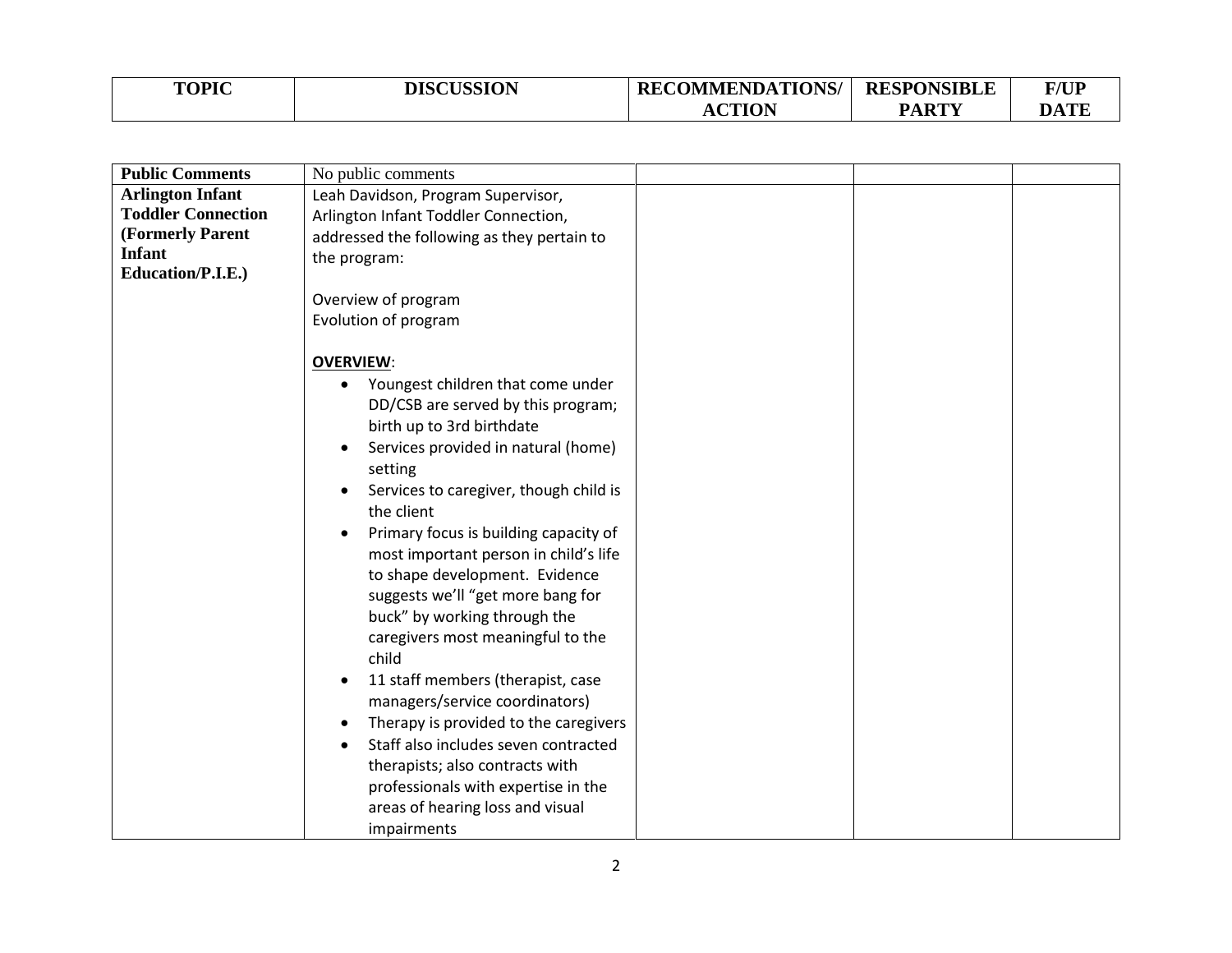| <b>TOPIC</b> | <b>DISCUSSION</b> | <b>RECOMMENDATIONS/ RESPONSIBLE</b> |              | F/UP        |
|--------------|-------------------|-------------------------------------|--------------|-------------|
|              |                   | <b>CTION</b>                        | <b>PARTY</b> | <b>DATE</b> |

| More recently, the program has a<br>social worker on staff to support the<br>mental health of "families;" supports<br>attachment and emotional<br>functioning of children<br>The initial steps for new services are<br>٠<br>free (free screening, if there is a 25%<br>developmental delay or medical<br>disability or if there is a high<br>likelihood of permanent delay)<br>There is a cost for the "Assessment"<br>(Individual Service Plan/ISP);<br>however, this can be billed to<br>Medicaid, insurance, and/or the<br>family. Many families in early<br>development incur a cost. Providers<br>bill separate for their services.<br>Staff also assist families with<br>transition, if interested, into special |  |  |
|------------------------------------------------------------------------------------------------------------------------------------------------------------------------------------------------------------------------------------------------------------------------------------------------------------------------------------------------------------------------------------------------------------------------------------------------------------------------------------------------------------------------------------------------------------------------------------------------------------------------------------------------------------------------------------------------------------------------|--|--|
| education at age two years.                                                                                                                                                                                                                                                                                                                                                                                                                                                                                                                                                                                                                                                                                            |  |  |
|                                                                                                                                                                                                                                                                                                                                                                                                                                                                                                                                                                                                                                                                                                                        |  |  |
| <b>EVOLUTION:</b><br>Federal regulations have not<br>٠<br>changed over several years<br>Services are family-centered and<br>provided in child's environment; this<br>is the most significant change<br>Value of the relationship of the child<br>with his or her caregiver is more<br>emphasized                                                                                                                                                                                                                                                                                                                                                                                                                       |  |  |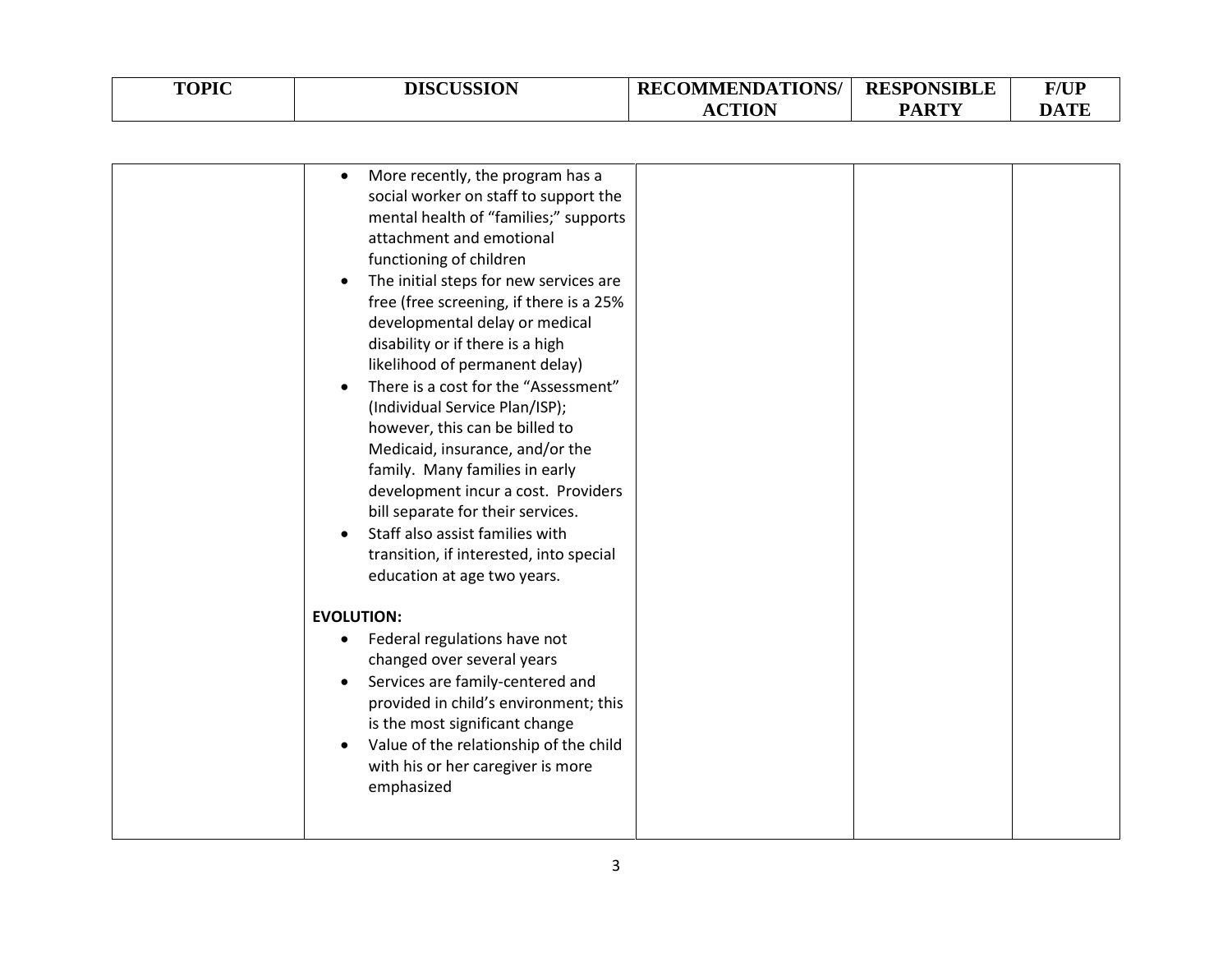| <b>TOPIC</b> | <b>DISCUSSION</b> | <b>RECOMMENDATIONS/ RESPONSIBLE</b> |              | <b>F/UP</b> |
|--------------|-------------------|-------------------------------------|--------------|-------------|
|              |                   | CTION                               | <b>PARTY</b> | <b>DATE</b> |

| Q1/A1<br>Do you use a Coaching Model?                                                                                                                                                                            |  |  |
|------------------------------------------------------------------------------------------------------------------------------------------------------------------------------------------------------------------|--|--|
| Yes, everyone is trained in this model                                                                                                                                                                           |  |  |
| Q2/A2<br>Are children ever supported in groups?                                                                                                                                                                  |  |  |
| No, children are never provided services in<br>groups. This stopped somewhere between<br>1995 and 2003. Children are not seen in<br>clinic settings.                                                             |  |  |
| Q3/AA<br>Families need to have a medical diagnosis to<br>begin with. If a parent does not know that<br>his or her child has a medical issue, how<br>would they know to get a medical diagnosis?                  |  |  |
| For PIE, the child does not need to have a<br>medical diagnosis, but rather they simply<br>need to have a concern (just need a 25%<br>delay). For example, the child is nine months<br>and still not sitting up. |  |  |
| Q4/A4<br>How many families does P.I.E. serve in a<br>year?                                                                                                                                                       |  |  |
| Approximately 500                                                                                                                                                                                                |  |  |
|                                                                                                                                                                                                                  |  |  |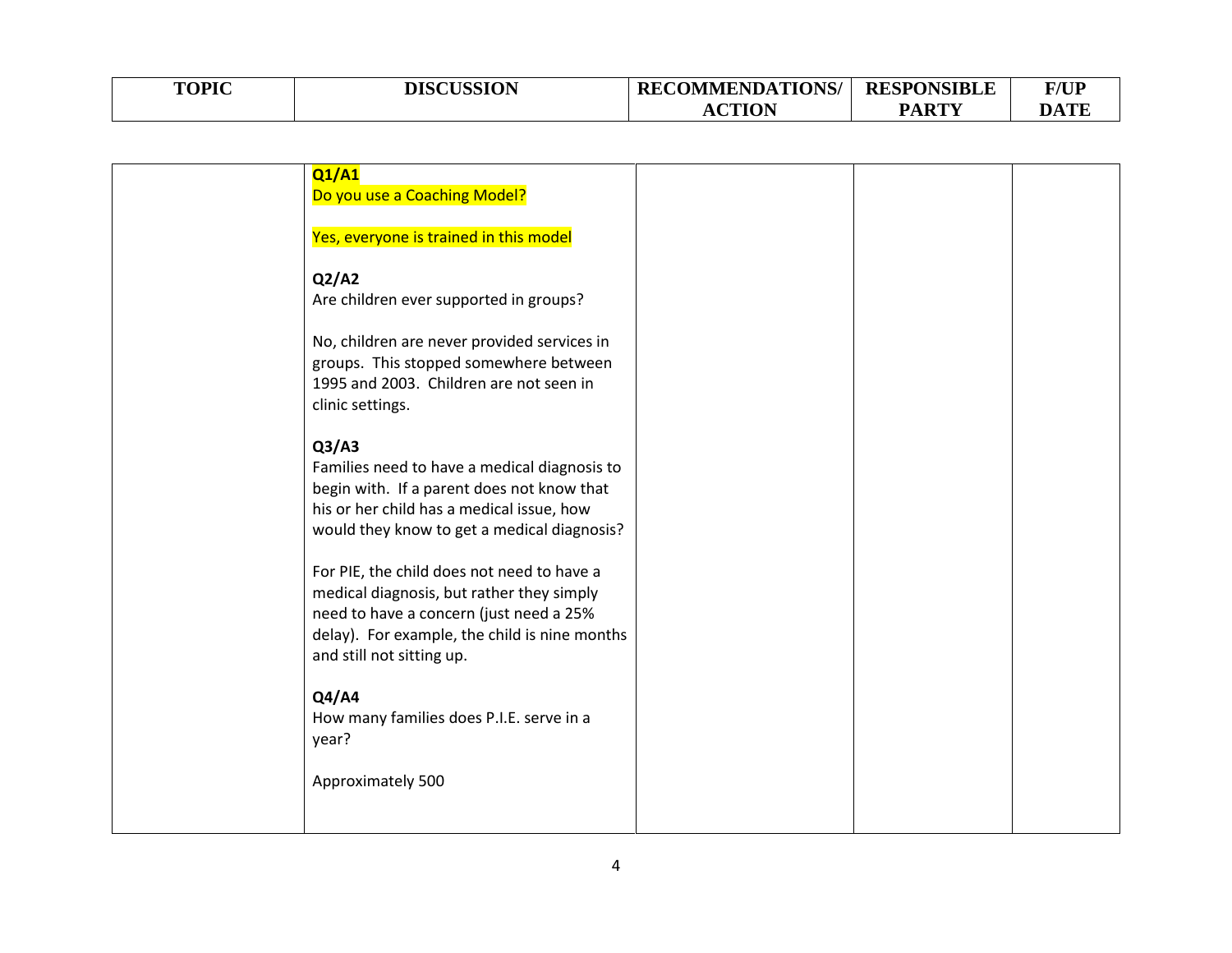| <b>TOPIC</b> | <b>DISCUSSION</b> | <b>RECOMMENDATIONS/</b> | <b>RESPONSIBLE</b> | F/UP        |
|--------------|-------------------|-------------------------|--------------------|-------------|
|              |                   | <b>CTION</b>            | <b>PARTY</b>       | <b>DATE</b> |

|                             | Q5/AS                                        |  |  |
|-----------------------------|----------------------------------------------|--|--|
|                             | How long do people wait between initial call |  |  |
|                             | and development of individual                |  |  |
|                             | support/service plan (ISP)?                  |  |  |
|                             |                                              |  |  |
|                             | Average time frame is approximately three    |  |  |
|                             |                                              |  |  |
|                             | weeks. The program used to maintain          |  |  |
|                             | waiting lists in past years, but not now.    |  |  |
|                             |                                              |  |  |
|                             | Q6/A6                                        |  |  |
|                             | when P.I.E. is coaching are there specific   |  |  |
|                             | tools and resources that are used (more so   |  |  |
|                             | for the parents to learn)                    |  |  |
|                             |                                              |  |  |
|                             | Yes. For example, record parent doing        |  |  |
|                             | something (like holding the baby) and staff  |  |  |
|                             |                                              |  |  |
|                             | can watch and provide the parent with        |  |  |
|                             | feedback.                                    |  |  |
|                             |                                              |  |  |
|                             | Additional Information: ABA Therapy for      |  |  |
|                             | Autism is not offered through early          |  |  |
|                             | intervention; However, ABA Therapist can     |  |  |
|                             | provide intervention services through PIE.   |  |  |
| <b>Proposal to Relocate</b> | DD Committee Member, A. Soroko,              |  |  |
| ArlingtonWeaves, Etc.       | presented an argument for returning the      |  |  |
| to Ballston Mall            | ArlingtonWeaves, Etc. Day Support Services   |  |  |
|                             | program to Ballston Mall upon its re-        |  |  |
|                             | opening.                                     |  |  |
|                             |                                              |  |  |
|                             | Note: members of the DD Committee            |  |  |
|                             | received handouts (attached) prepared by A.  |  |  |
|                             |                                              |  |  |
|                             | Soroko ahead of this meeting.                |  |  |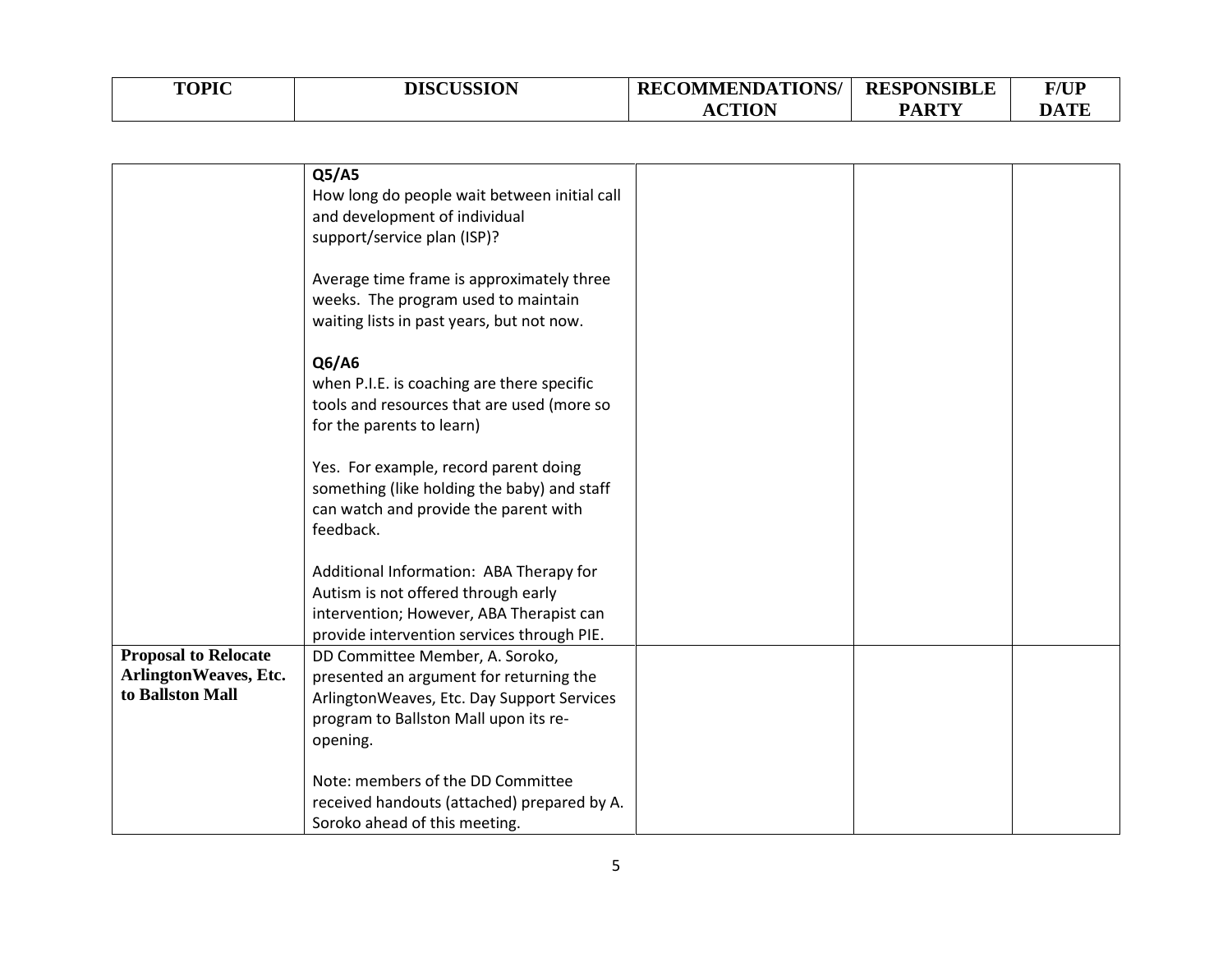| <b>TOPIC</b> | <b>DISCUSSION</b> | <b>RECOMMENDATIONS/</b> | <b>RESPONSIBLE</b> | <b>F/UP</b> |
|--------------|-------------------|-------------------------|--------------------|-------------|
|              |                   | <b>ACTION</b>           | <b>PARTY</b>       | DATE        |

| Highlights of the presentation included:<br>ArlingtonWeaves, Etc. is a premier<br>program; the question is: "What kind<br>of program do we want this to be or<br>represent in the community.<br><b>Ballston Mall is a showcase</b><br>environment<br>We can do a lot more and have a<br>stronger presence at the Mall; there<br>is support with the Board and other<br>Departments in Arlington<br>Do we want to continue the Program<br>here at Sequoia, relocate the<br>program back to Ballston Mall, or<br>perhaps have an ArlingtonWeaves,<br>Etc. II at the Mall when it re-opens?<br>Can we make it an even better |  |  |
|---------------------------------------------------------------------------------------------------------------------------------------------------------------------------------------------------------------------------------------------------------------------------------------------------------------------------------------------------------------------------------------------------------------------------------------------------------------------------------------------------------------------------------------------------------------------------------------------------------------------------|--|--|
| program?<br>L. Reid presented the Department's position<br>on re-locating the program to the Mall,<br>which is in opposition to such a transition.<br>A handout (attached) highlighting the<br>strength of the program at the current<br>location was shared with members of the DD<br>Committee ahead of this meeting.<br>Highlights (outside of the handout) from L.<br>Reid's presentation included the following:                                                                                                                                                                                                     |  |  |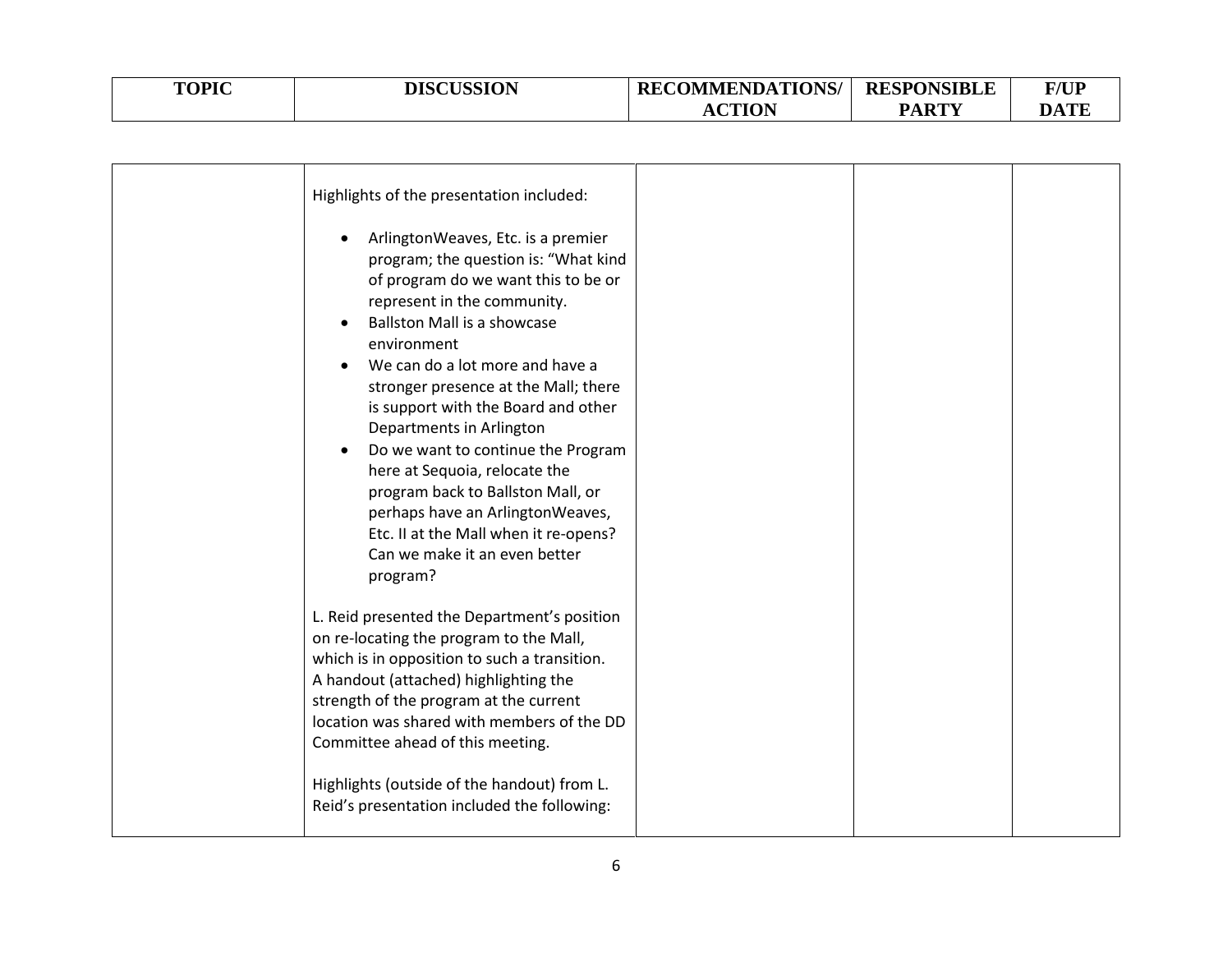| <b>TOPIC</b> | <b>DISCUSSION</b> | <b>RECOMMENDATIONS/ RESPONSIBLE</b> |              | <b>F/UP</b> |
|--------------|-------------------|-------------------------------------|--------------|-------------|
|              |                   | <b>ACTION</b>                       | <b>PARTY</b> | DATE        |

| The ArlingtonWeaves, Etc. program<br>$\bullet$<br>is first and foremost a day support<br>services program, which emphasizes<br>skill development, peer interactions,<br>community integration, and<br>enhancement of social networks.<br>In the current setting the program's<br>participants have become well-<br>integrated into the growing<br>community at the Sequoia complex<br>The current setting is conducive to<br>the goals and outcomes for Day<br>Support. |                                                                                                                                                                                                                    |         |            |
|-------------------------------------------------------------------------------------------------------------------------------------------------------------------------------------------------------------------------------------------------------------------------------------------------------------------------------------------------------------------------------------------------------------------------------------------------------------------------|--------------------------------------------------------------------------------------------------------------------------------------------------------------------------------------------------------------------|---------|------------|
| L. Reid also shared that earlier discussions<br>(prior to the close of the mall) considered a<br>return to Ballston upon re-opening, but the<br>space proposed by the developers would<br>have been much smaller than both the<br>current space and prior space at Ballston<br>Mall. This would result in a reduction of the<br>program's capacity.                                                                                                                     |                                                                                                                                                                                                                    |         |            |
| L. Reid also shared that earlier discussions<br>amongst staff supported a plan to have a<br>presence at the newly developed mall by<br>way of seasonal kiosks.<br>Q1/A2<br>If we were able to have kiosks at the mall for<br>this program, would participants be able to<br>work at them?                                                                                                                                                                               | The Members of the DD<br>Committee supported a plan<br>to keep the program at its<br>current location provided<br>DHS staff follow through on<br>plans to have a presence at<br>the mall using seasonal<br>kiosks. | L. Reid | 09/05/2018 |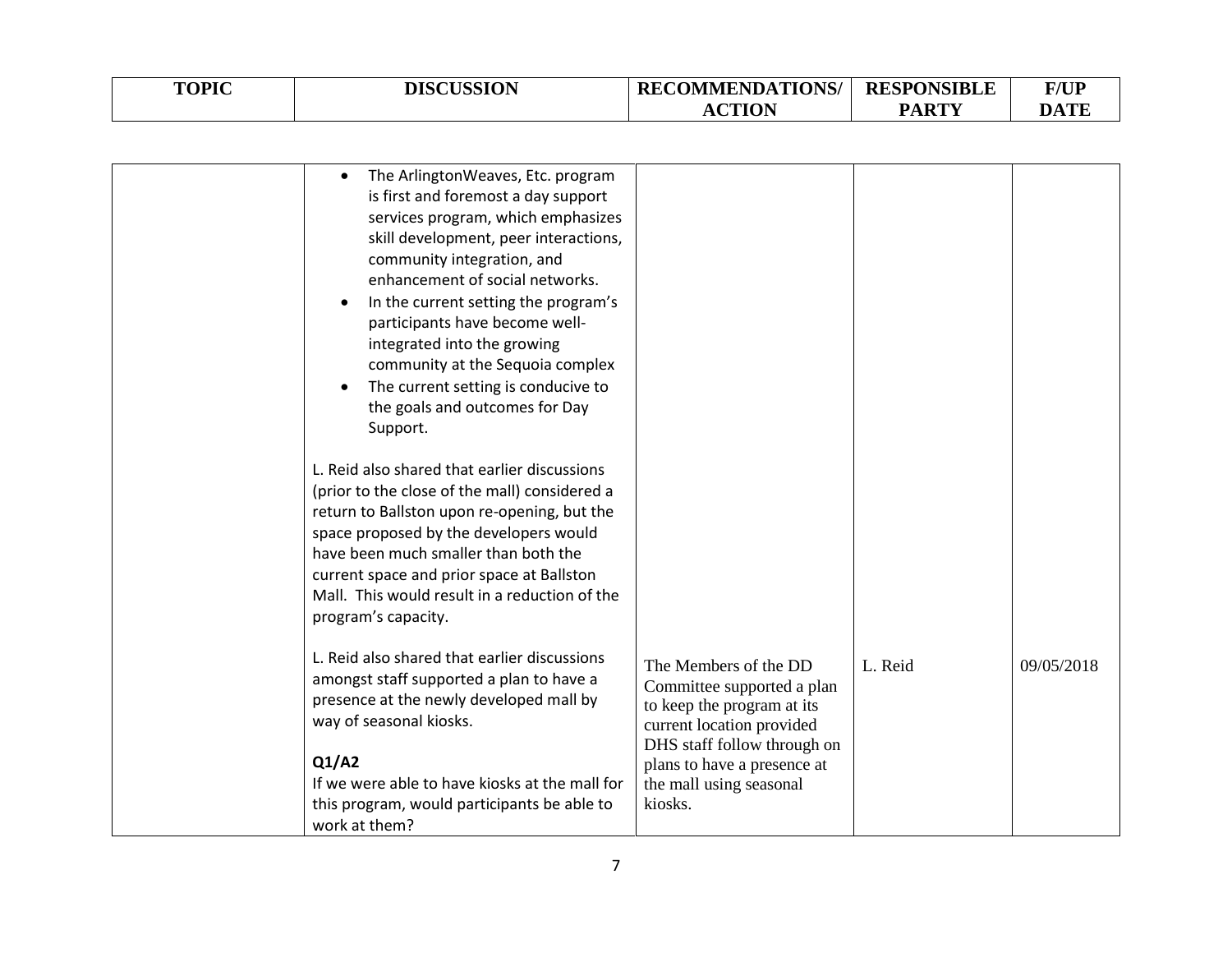| <b>TOPIC</b> | <b>DISCUSSION</b> | <b>RECOMMENDATIONS/</b> | <b>RESPONSIBLE</b> | <b>F/UP</b> |
|--------------|-------------------|-------------------------|--------------------|-------------|
|              |                   | <b>ACTION</b>           | PARTY              | <b>DATE</b> |

|                                            | This would be strongly encouraged, but<br>participation would be at the discretion of<br>each participant and/or guardian. This<br>cannot be required of them.                                                                                                                                              | D. Warren and L. Reid<br>agreed to explore this option<br>with other County<br>Departments, as needed. |  |
|--------------------------------------------|-------------------------------------------------------------------------------------------------------------------------------------------------------------------------------------------------------------------------------------------------------------------------------------------------------------|--------------------------------------------------------------------------------------------------------|--|
| <b>Staff Updates:</b>                      | L. Reid introduced Penny Everline, as the<br>Bureau's newest Program Manager. P.<br>Everline was previously a Support<br>Coordinator; assumed the new role in<br>November 2017.                                                                                                                             |                                                                                                        |  |
|                                            | L. Reid shared that DHS will be co-hosting an<br>employment summit on Wednesday, May 9th<br>at Lockheed Martin. Other co-hosts include:<br>The Arc of NOVA, Lockheed Martin, Sprint,<br>and the DC Metro Business Leadership<br>Network. (Event flyer attached)                                             |                                                                                                        |  |
| <b>Committee Chair</b><br><b>Update(s)</b> | Proclamation ceremony scheduled for April<br>24th 3:00 pm in County Board room; event<br>will be on a lower scale than in past years,<br>but still looking to have a small reception<br>following the event. Committee members<br>and others are asked to let Carol know if<br>they can bring refreshments. |                                                                                                        |  |
|                                            | In May (May 12th) in lieu of having the<br>monthly meeting the Committee will co-host<br>with staff a housing forum (attached flyer).<br>The audience for this event is the general<br>public and families                                                                                                  |                                                                                                        |  |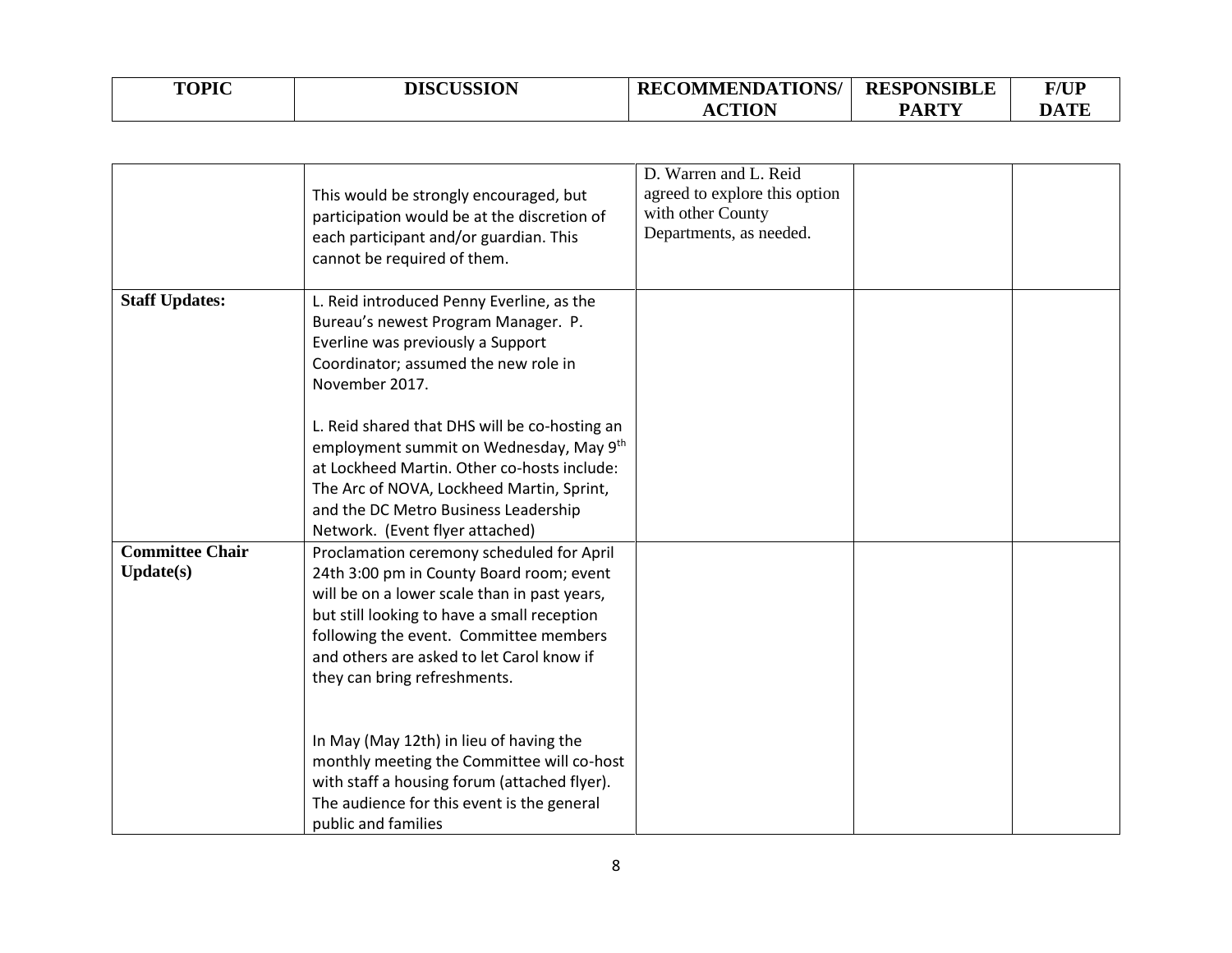| <b>TOPIC</b> | <b>DISCUSSION</b> | <b>RECOMMENDATIONS/</b> | <b>RESPONSIBLE</b> | <b>F/UP</b> |
|--------------|-------------------|-------------------------|--------------------|-------------|
|              |                   | CTION                   | <b>PARTY</b>       | DATE        |

| The Arc of NOVA       | Ms. Lucy Beadnell distributed and reviewed    |  |  |
|-----------------------|-----------------------------------------------|--|--|
|                       | a handout entitled, "The Arc of Northern      |  |  |
|                       | Virginia's April 2018 Legislative Updates"    |  |  |
|                       | (Attached).                                   |  |  |
|                       | Highlights include:                           |  |  |
|                       | General Assembly called back a week           |  |  |
|                       | from today (April 11th) to complete           |  |  |
|                       | the budget negotiations. The big              |  |  |
|                       | impasse is Medicaid expansion                 |  |  |
|                       | CCC Plus - In order to make                   |  |  |
|                       | changes you need a special                    |  |  |
|                       | circumstance. Aetna, United, and              |  |  |
|                       | Anthem are the more common                    |  |  |
|                       | MCOs in NOVA, which represents                |  |  |
|                       | these providers' larger coverage              |  |  |
|                       | area                                          |  |  |
|                       | IFSP - Reimbursements/payments                |  |  |
|                       | are made using debit cards, which             |  |  |
|                       | have been mailed. All receipts for            |  |  |
|                       | FY18 are due no later than July 1st           |  |  |
|                       | Housing subsidies are still available         |  |  |
|                       | Shared handout for the 2018 Virginia          |  |  |
|                       | Disability Forum Series (attached).           |  |  |
|                       | Committee members are welcome                 |  |  |
|                       | to attend any of the forum series             |  |  |
|                       | (there is not one scheduled for               |  |  |
|                       | Arlington)                                    |  |  |
| <b>Vendor Updates</b> | D. Bauer shared that ServiceSource is         |  |  |
|                       | exploring a new lease for a location in South |  |  |
|                       | Springfield in order to expand Day Support    |  |  |
|                       | and employment services. The building will    |  |  |